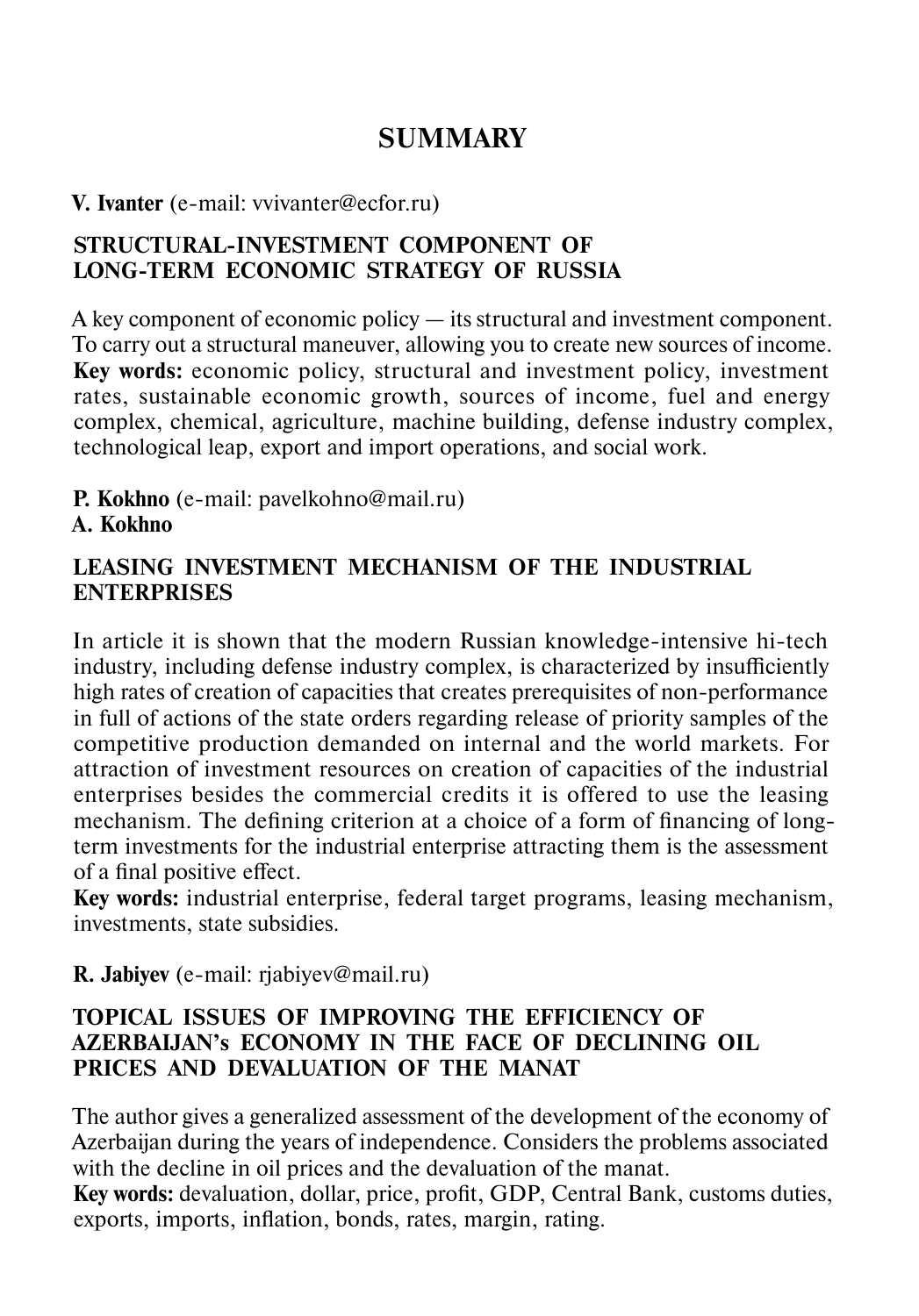**S. Chebotarev** (e-mail: S.S. Chebotarev@cniieisu.ru)

**I. Grigorenko** (e-mail: I. Grigorenko@cniieisu.ru)

**V. Ionov** (e-mail: Ionovva@mail.ru)

#### **SYSTEMIC DEVELOPMENT OF SMALL AND MEDIUM ENTERPRENEURSHIP AS A STRATEGIC FACTOR OF ECONOMIC GROWTH AND NATIONAL SECURITY**

The article considers the role of small and medium entrepreneurship as one of the key factors of the growth of the Russian economy, the basic mechanisms of its support and obstacles to its development.

**Key words:** small and medium enterprises, economic growth, security, risks, functions, investment, competition, crime, non-purpose use.

**N. Makovskaya** (e-mail: maknata@mail.ru)

### **SOCIAL AND LABOR COSTS IN THE BELARUSIAN ECONOMY IN THE CONTEXT OF EUROPEN STANDARDS**

The article presents a comparative analysis of the principles and scope of the formation of labor costs in European countries and of Belarus. It is proved that the Belarus is more labor-intensive than the economies of European countries. A significant amount of labor costs makes the Belarusian economy less competitive. **Key words:** labor costs, national economy, wages, social guarantees, labor market.

**A. Shlihter** (e-mail shlihter.alexey@yandex.ru)

## **«GREEN POLITICS» OF FRIENDLY TO NATURE LARGE COMPANIES**

The article investigates participation of large companies in assimilation of renewable energy sources, energy-efficient technologies, application of environmental auditing in production processes as well as in hazardous waste disposal.

**Key words:** green economy, green goods, green services, green bonds, green banks, renewable energy, wind stations, solar stations, ecological accounts, ecological audit.

**B. Bizengin** (е-mail: r3bizengin@mail.ru) **M. Eneevа** (е-mail: madis@mail.ru)

# **CHANGE IS BREWING IN THE WORLD HEGEMONIC COUNTRIES**

In the article the problem of world hegemony is explored in the context of a particular research task: how is acquired and as lost world hegemony. Provides